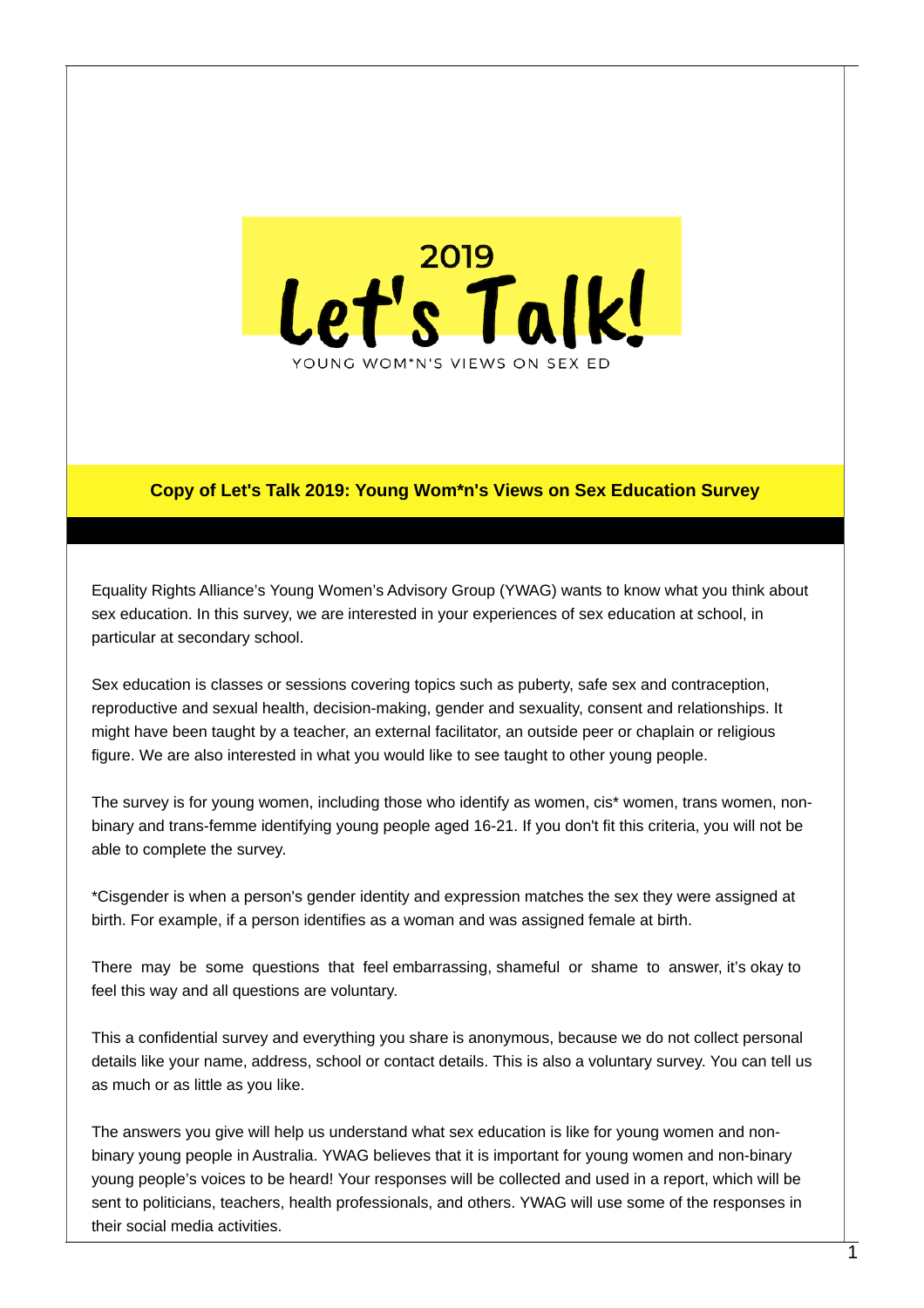You can return completed surveys to:

## **Equality Rights Alliance Young Women's Advisory Group**

**Email:** era.projects@ywca.org.au

**Post:** GPO Box 2082, Canberra ACT 2601

If you'd like more information on Let's Talk, you can contact us at era.projects@ywca.org.au.

You can also join the conversation on Facebook at https://www.facebook.com/YWAGERA/

### **Support Services:**

If there is something in this survey that you want to talk to someone about, it's important you can access support. We suggest contacting:

**Kids [helpline](https://kidshelpline.com.au/young-adults)**: A free, private and confidential telephone and online counselling service specifically for young people aged between 5 and 25.

1800 55 1800 or copy and paste https://kidshelpline.com.au/young-adults

**[1800RESPECT](https://kidshelpline.com.au/young-adults)**: A national counselling helpline, information and support 24/7 for people experiencing sexual assault or domestic and family violence.

1800 737 732 or copy and paste https://1800respect.org.au

**eSafety Commission [Image-Based](https://www.esafety.gov.au/image-based-abuse/action/remove-images-video/report-to-us) Abuse Portal**: A national portal to help with removing intimate or nude images from online platforms, and for taking action against someone who shared your images without consent.

Copy and paste https://www.esafety.gov.au/image-based-abuse/action/remove-images-video/report-tous

Thanks for your time and having your say!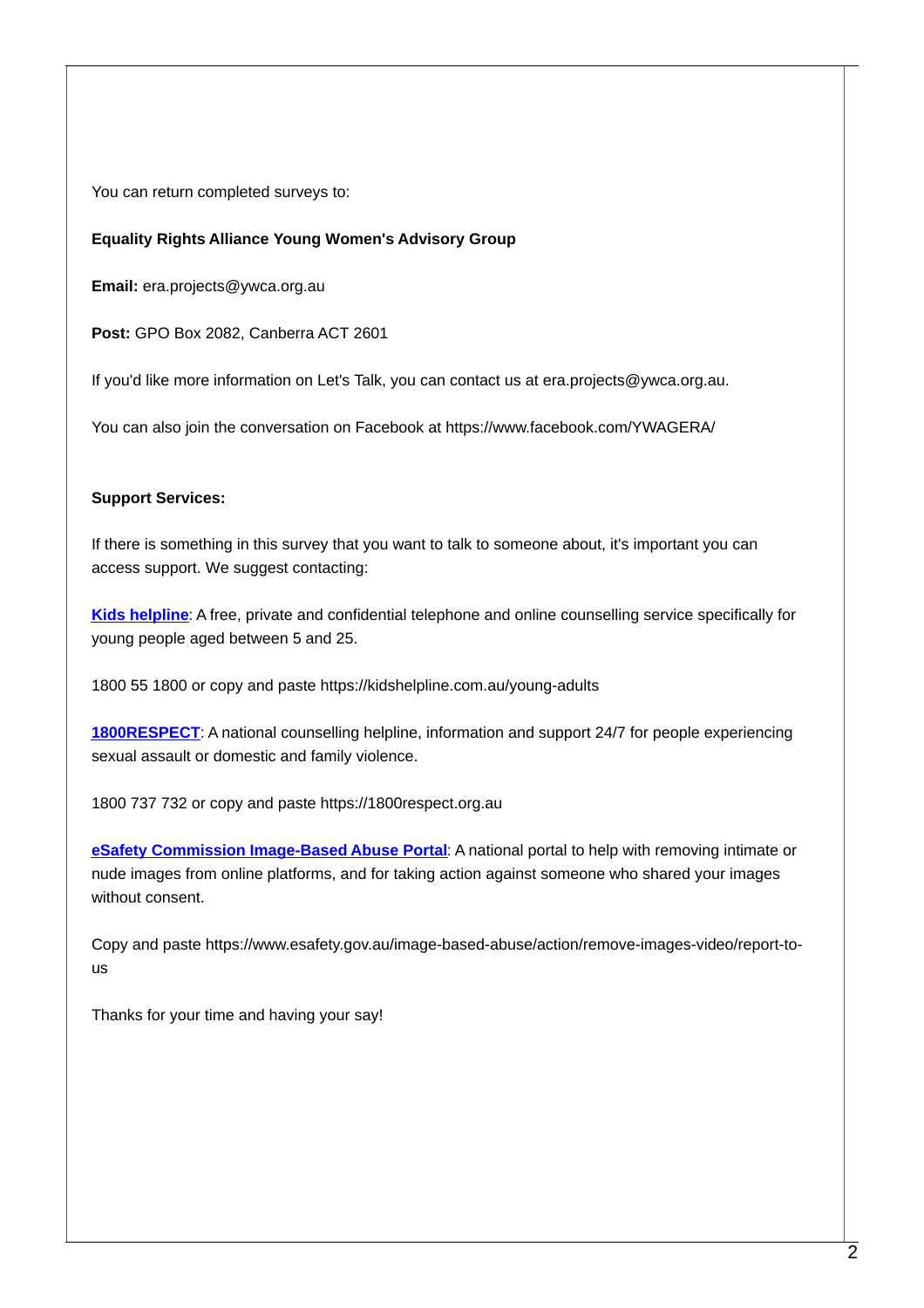| These first few questions will ask you a bit of information about yourself, like your gender and age, and will help us work<br>out if you fit the criteria to complete the survey.                                                                                                                                                           |
|----------------------------------------------------------------------------------------------------------------------------------------------------------------------------------------------------------------------------------------------------------------------------------------------------------------------------------------------|
| The survey is for young women, including those who identify as women, cis women, trans women, non-binary and trans-<br>femme identifying young people aged 16-21. If you don't fit this criteria, you will not be able to complete the survey.                                                                                               |
| * 1. What is your gender? Tick all the apply                                                                                                                                                                                                                                                                                                 |
| (YWAG recognises and values people's self-identification of their gender. The reason we collect this data is<br>because of the benefits of disaggregated data and because our mandate is to promote the voices of women,<br>including those who identify as cis women, trans women, non-binary and trans femme-identifying young<br>people.) |
| Woman/Girl                                                                                                                                                                                                                                                                                                                                   |
| Man/Boy                                                                                                                                                                                                                                                                                                                                      |
| Transgender                                                                                                                                                                                                                                                                                                                                  |
| Non-Binary                                                                                                                                                                                                                                                                                                                                   |
| Other (please specify)                                                                                                                                                                                                                                                                                                                       |
|                                                                                                                                                                                                                                                                                                                                              |
|                                                                                                                                                                                                                                                                                                                                              |
| 2. How do you identify your sexuality? Tick all that apply                                                                                                                                                                                                                                                                                   |
| Heterosexual                                                                                                                                                                                                                                                                                                                                 |
| <b>Bisexual</b>                                                                                                                                                                                                                                                                                                                              |
| Lesbian                                                                                                                                                                                                                                                                                                                                      |
| Gay                                                                                                                                                                                                                                                                                                                                          |
| Asexual                                                                                                                                                                                                                                                                                                                                      |
| Pansexual                                                                                                                                                                                                                                                                                                                                    |
| Queer                                                                                                                                                                                                                                                                                                                                        |
| Questioning                                                                                                                                                                                                                                                                                                                                  |
| Other (please specify)                                                                                                                                                                                                                                                                                                                       |
|                                                                                                                                                                                                                                                                                                                                              |
|                                                                                                                                                                                                                                                                                                                                              |
|                                                                                                                                                                                                                                                                                                                                              |
|                                                                                                                                                                                                                                                                                                                                              |
|                                                                                                                                                                                                                                                                                                                                              |
|                                                                                                                                                                                                                                                                                                                                              |
|                                                                                                                                                                                                                                                                                                                                              |
|                                                                                                                                                                                                                                                                                                                                              |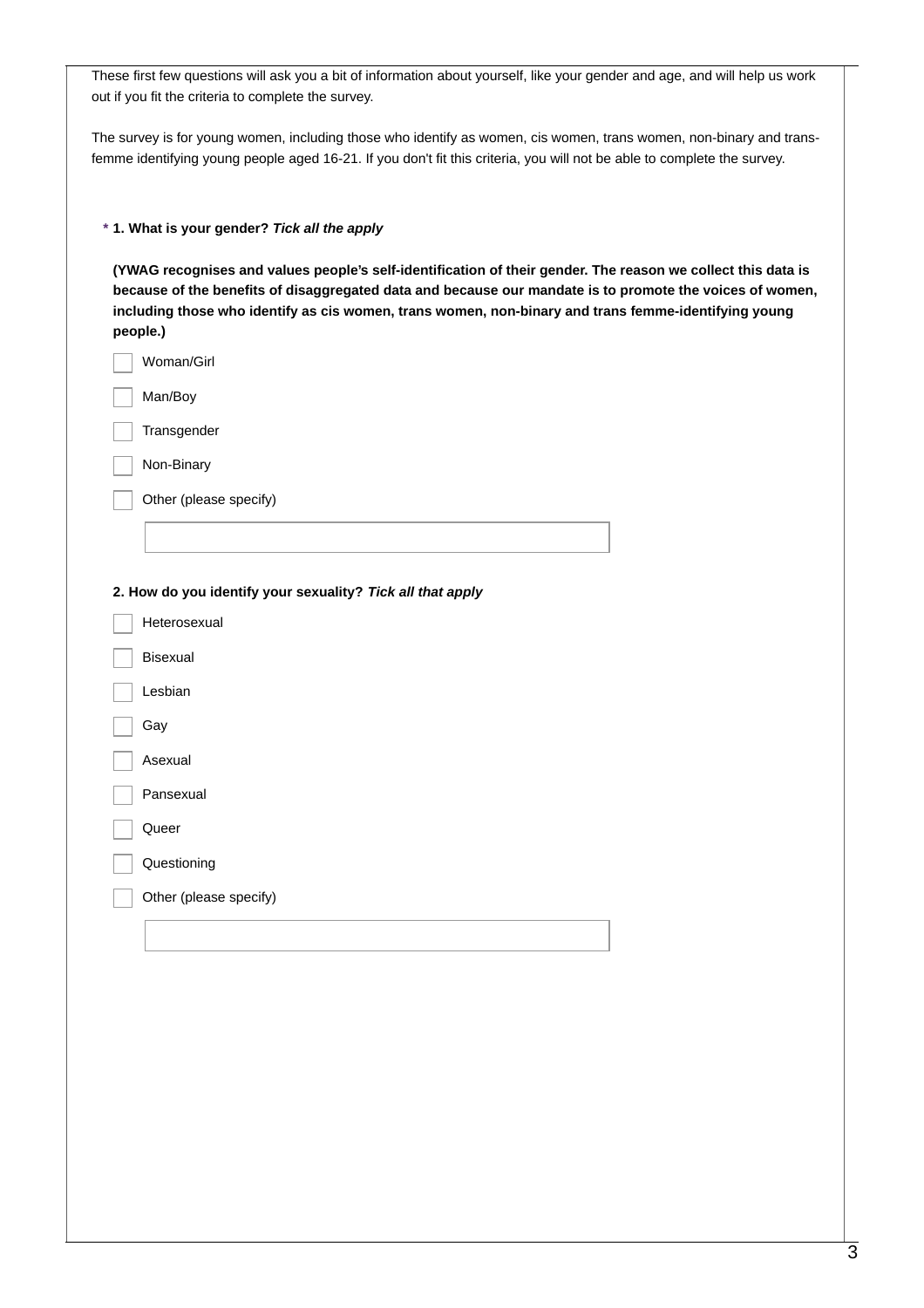| * 3. What is your age? |  |  |
|------------------------|--|--|
| Under 16 years         |  |  |
| 16 years               |  |  |
| 17 years               |  |  |
| 18 years               |  |  |
| 19 years               |  |  |
| 20 years               |  |  |
| 21 years               |  |  |
| Over 21 years          |  |  |
|                        |  |  |

In this part of the survey, we're interested in hearing a bit more about you and your experiences of sex education in secondary or high school.

### **4. Which state/territory have you lived in during the majority of your secondary schooling?**

- $\bigcap$  WA NT  $\bigcap$
- $\bigcirc$  QLD
- NSW
- $\big)$  ACT
- VIC
- TAS
- $\bigcap$  SA

**5. Where have you done to the majority of your secondary schooling?**

- Metropolitan (city)  $\left(\begin{array}{c}\right)$
- Regional
- Rural €
- Remote  $\sqrt{2}$

#### **6. Do you identify as Aboriginal and/or Torres Strait Islander?**

- $\bigcap$  Yes, Aboriginal
- Yes, Torres Strait Islander
- Yes, Aboriginal and Torres Strait Islander  $( )$
- No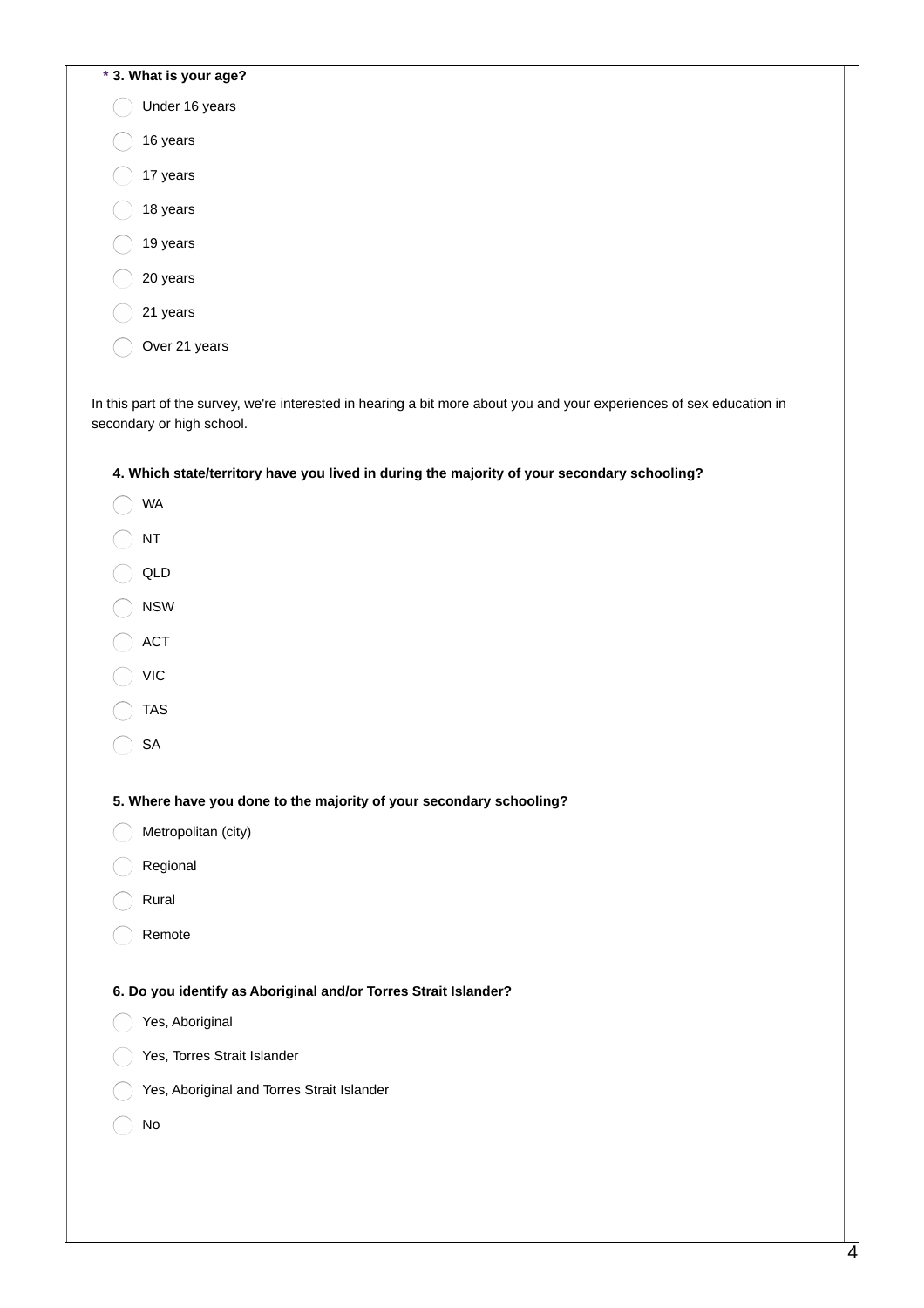**Remember, by sex education we classes or sessions covering topics such as puberty, safe sex and contraception, reproductive and sexual health, decision-making, gender and sexuality, consent and** relationships, taught by a teacher, an external facilitator, an outside peer or chaplain or other religious figure.

|  | <b>Yes</b> |
|--|------------|
|  | ٩          |

No

Don't Know  $\bigcap$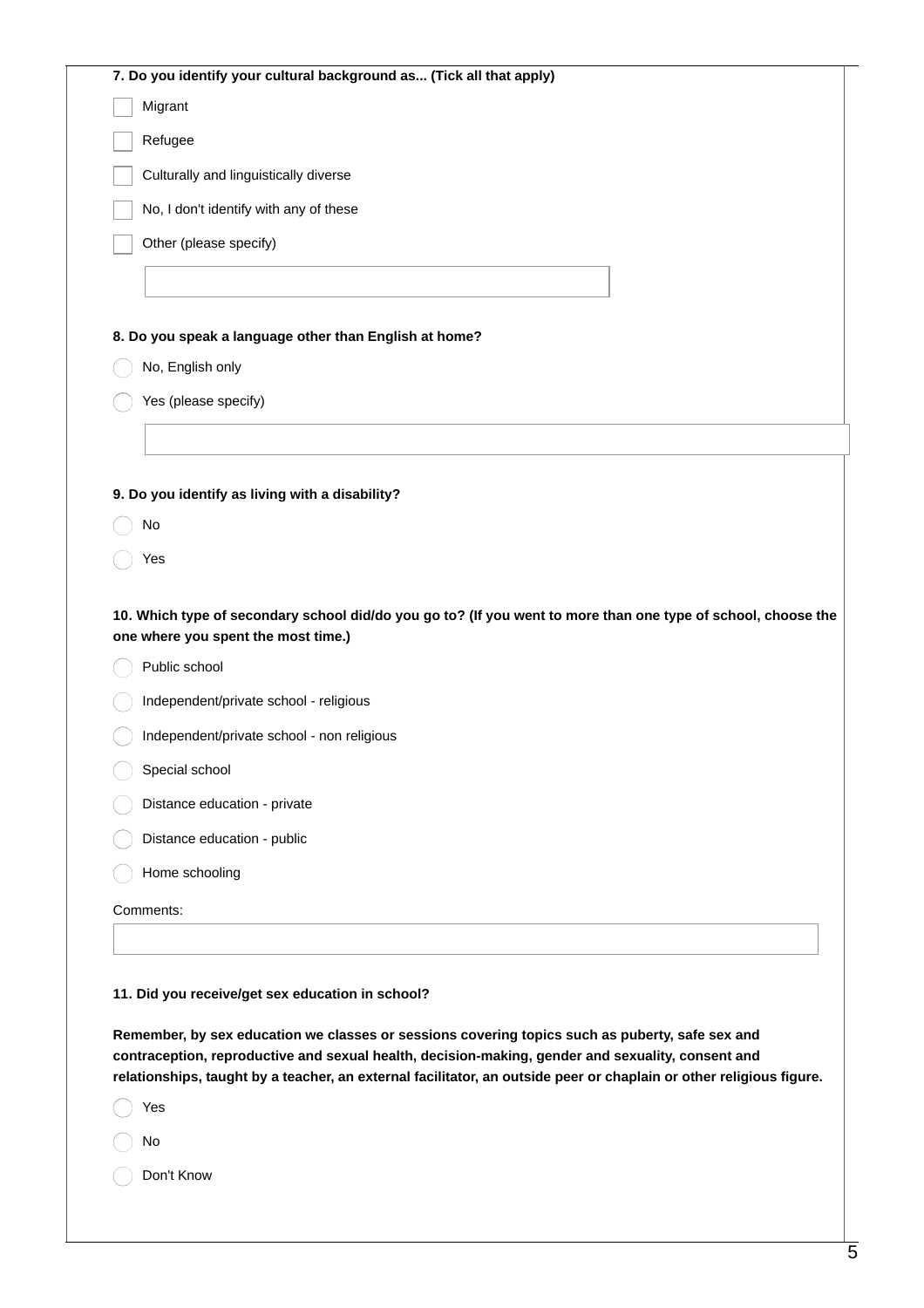| Year 5<br>Year 6<br>Year 7<br>Year 8<br>Year 9<br>Year 10<br>Year 11<br>Year 12<br>Don't Know<br>Didn't receive any education<br>13. The next set of questions are specifically about your experience of sex education in secondary or high<br>school.<br>During your time in secondary school, how often did you receive sex education?<br>At least once every year<br>Less than once a year<br>Once only<br>Comment<br>14. For each year that you received sex education, approximately how much time did you spend learn about<br>sex and relationships?<br>1 to 2 classes<br>A few weeks or a term<br>Other (please specify)<br>15. Who provided your sex education in secondary school? Tick all that apply<br>School teacher<br>External educator<br>Peer educator (not including friends)<br>Other (please specify) | 12. When did you first receive sex education in school? |
|----------------------------------------------------------------------------------------------------------------------------------------------------------------------------------------------------------------------------------------------------------------------------------------------------------------------------------------------------------------------------------------------------------------------------------------------------------------------------------------------------------------------------------------------------------------------------------------------------------------------------------------------------------------------------------------------------------------------------------------------------------------------------------------------------------------------------|---------------------------------------------------------|
|                                                                                                                                                                                                                                                                                                                                                                                                                                                                                                                                                                                                                                                                                                                                                                                                                            |                                                         |
|                                                                                                                                                                                                                                                                                                                                                                                                                                                                                                                                                                                                                                                                                                                                                                                                                            |                                                         |
|                                                                                                                                                                                                                                                                                                                                                                                                                                                                                                                                                                                                                                                                                                                                                                                                                            |                                                         |
|                                                                                                                                                                                                                                                                                                                                                                                                                                                                                                                                                                                                                                                                                                                                                                                                                            |                                                         |
|                                                                                                                                                                                                                                                                                                                                                                                                                                                                                                                                                                                                                                                                                                                                                                                                                            |                                                         |
|                                                                                                                                                                                                                                                                                                                                                                                                                                                                                                                                                                                                                                                                                                                                                                                                                            |                                                         |
|                                                                                                                                                                                                                                                                                                                                                                                                                                                                                                                                                                                                                                                                                                                                                                                                                            |                                                         |
|                                                                                                                                                                                                                                                                                                                                                                                                                                                                                                                                                                                                                                                                                                                                                                                                                            |                                                         |
|                                                                                                                                                                                                                                                                                                                                                                                                                                                                                                                                                                                                                                                                                                                                                                                                                            |                                                         |
|                                                                                                                                                                                                                                                                                                                                                                                                                                                                                                                                                                                                                                                                                                                                                                                                                            |                                                         |
|                                                                                                                                                                                                                                                                                                                                                                                                                                                                                                                                                                                                                                                                                                                                                                                                                            |                                                         |
|                                                                                                                                                                                                                                                                                                                                                                                                                                                                                                                                                                                                                                                                                                                                                                                                                            |                                                         |
|                                                                                                                                                                                                                                                                                                                                                                                                                                                                                                                                                                                                                                                                                                                                                                                                                            |                                                         |
|                                                                                                                                                                                                                                                                                                                                                                                                                                                                                                                                                                                                                                                                                                                                                                                                                            |                                                         |
|                                                                                                                                                                                                                                                                                                                                                                                                                                                                                                                                                                                                                                                                                                                                                                                                                            |                                                         |
|                                                                                                                                                                                                                                                                                                                                                                                                                                                                                                                                                                                                                                                                                                                                                                                                                            |                                                         |
|                                                                                                                                                                                                                                                                                                                                                                                                                                                                                                                                                                                                                                                                                                                                                                                                                            |                                                         |
|                                                                                                                                                                                                                                                                                                                                                                                                                                                                                                                                                                                                                                                                                                                                                                                                                            |                                                         |
|                                                                                                                                                                                                                                                                                                                                                                                                                                                                                                                                                                                                                                                                                                                                                                                                                            |                                                         |
|                                                                                                                                                                                                                                                                                                                                                                                                                                                                                                                                                                                                                                                                                                                                                                                                                            |                                                         |
|                                                                                                                                                                                                                                                                                                                                                                                                                                                                                                                                                                                                                                                                                                                                                                                                                            |                                                         |
|                                                                                                                                                                                                                                                                                                                                                                                                                                                                                                                                                                                                                                                                                                                                                                                                                            |                                                         |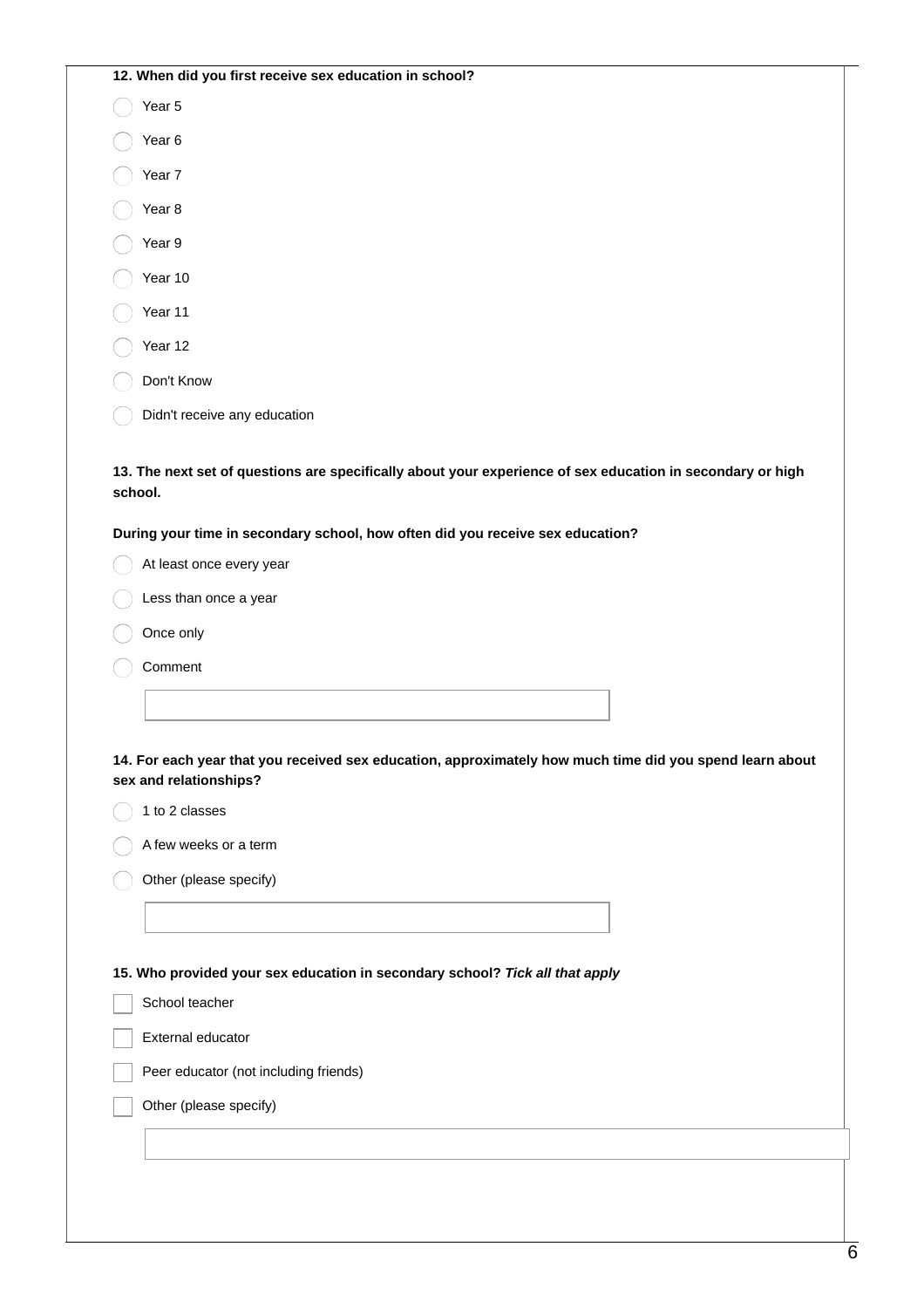| 17. What topics did you learn about? Tick all that apply                              |
|---------------------------------------------------------------------------------------|
| Penetrative sex (penis in vagina sex)                                                 |
| Other types of sexual activity                                                        |
| Condoms                                                                               |
| Other types of contraception                                                          |
| STIs/STDs (Sexuall transmitted infections/ sexually transmitted diseases)             |
| Pregnancy and reproduction                                                            |
| Consent                                                                               |
| Relationships                                                                         |
| Dating experiences                                                                    |
| Dating, sexual, domestic and/or family violence                                       |
| Diverse sexualities (lesbian, gay, homosexual, bisexual, asexual, pansexual, queer +) |
| Diverse genders (transgender, genderqueer, gender fluid, non-binary)                  |
| Intersex variations                                                                   |
| Homophobia, transphobia, biphobia                                                     |
| Pleasure                                                                              |
| Gender stereotypes                                                                    |
| Body image                                                                            |
| Pornography                                                                           |
| 'Sexting', nudes and/or social media and relationships                                |
| Sex in the media                                                                      |
| Accessing health services                                                             |
| Online dating/dating apps                                                             |
| Puberty                                                                               |
| Other (please explain):                                                               |
|                                                                                       |

Sex education can help young people take care of their sexual health and well-being, deal with different things in their relationships, and also help prevent violence against women. The next few questions are about how much your sex education has helped you understand or deal with these things.

This can be a bit sensitive to answer. Remember that this survey is voluntary, and that you can choose not to answer questions if you wish, and that all of your answers are anonymous.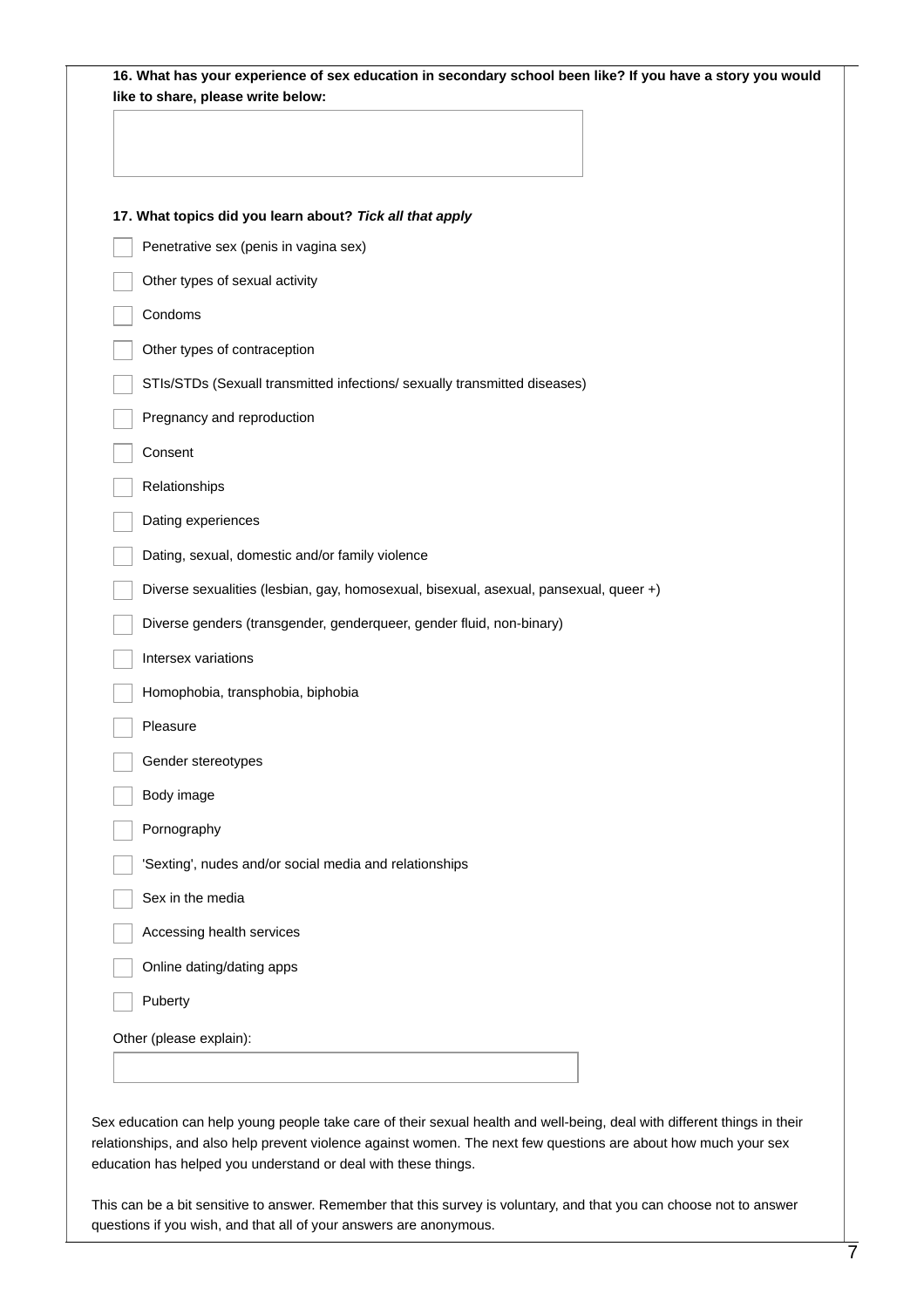18. For each topic, please tick the number that matches how you feel (1 is strongly disagree, 5 is neutral, and 10 **is strongly agree). There are no right or wrong answers. After doing sex education in secondary school, I feel confident in my understanding of...** 5 (Neither 1 agree 10 (Strongly nor (Strongly disagree) 2 3 4 disagree) 6 7 8 9 agree) N/A Consent What constitutes sexual harassment, assault, rape and domestic violence Dating and relationships Different kinds of sexual activity Gender stereotypes Diverse sexualities (including lesbian, gay, bisexual, asexual, pansexual, queer and questioning) Diverse genders (including transgender, nonbinary, genderqueer and gender fluid) Intersex variations  $\left(\begin{array}{c}\right)$  $\left(\ \right)$  $(\ )$  $(\ )$  $\bigcirc$  $\left(\begin{array}{c} \end{array}\right)$ Homophobia, biphobia and transphobia Pleasure Sex and using social media Where to get help and advice Comment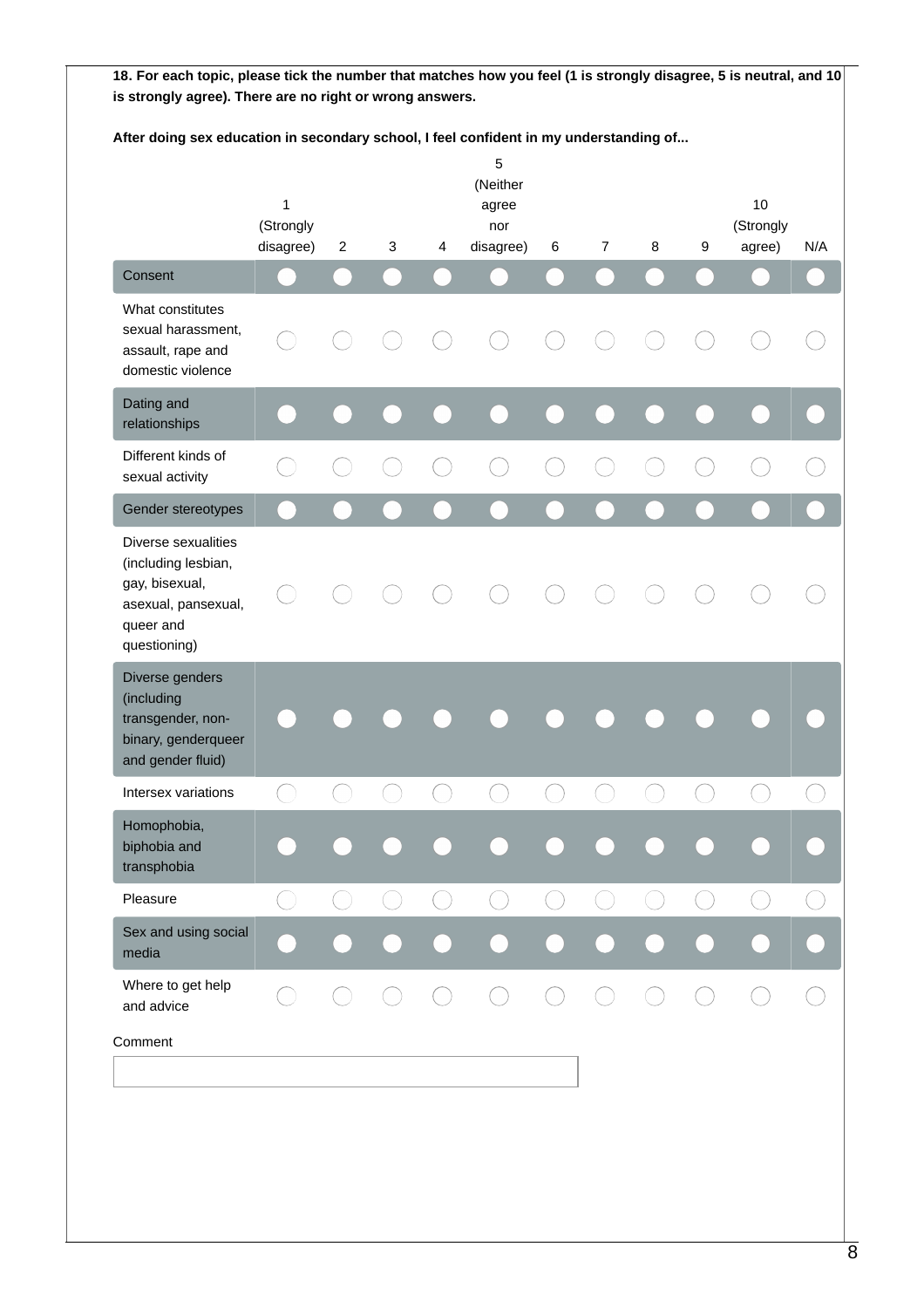19. For each topic, please tick the number that matches how you feel (1 is strongly disagree, 5 is neutral, and 10 **is strongly agree). There are no right or wrong answers.**

|                                                                                                                                                                                                                                                                                                                                                             | $1\,$<br>(Strongly<br>disagree) | 2 | 3 | 4 | 5<br>(Neither<br>agree or<br>disagree) | 6 | 7 | 8 | 9 | 10<br>(Strongly<br>agree) | N/A         |
|-------------------------------------------------------------------------------------------------------------------------------------------------------------------------------------------------------------------------------------------------------------------------------------------------------------------------------------------------------------|---------------------------------|---|---|---|----------------------------------------|---|---|---|---|---------------------------|-------------|
| Taking part in sex education classes                                                                                                                                                                                                                                                                                                                        |                                 |   |   |   |                                        |   |   |   |   |                           |             |
| Discussing sex in general with friends                                                                                                                                                                                                                                                                                                                      |                                 |   |   |   |                                        |   |   |   |   |                           |             |
| Discussing sex in general with family                                                                                                                                                                                                                                                                                                                       |                                 |   |   |   |                                        |   |   |   |   |                           |             |
| Discussing sex in general with teachers                                                                                                                                                                                                                                                                                                                     |                                 |   |   |   |                                        |   |   |   |   |                           |             |
| Discussing sex in general with<br>partners/boyfriends/girlfriends                                                                                                                                                                                                                                                                                           |                                 |   |   |   |                                        |   |   |   |   |                           |             |
| Discussing sex in general with doctors<br>or health workers                                                                                                                                                                                                                                                                                                 |                                 |   |   |   |                                        |   |   |   |   |                           |             |
| Thinking about navigating sex within my<br>faith or religion                                                                                                                                                                                                                                                                                                |                                 |   |   |   |                                        |   |   |   |   |                           |             |
| Comments:                                                                                                                                                                                                                                                                                                                                                   |                                 |   |   |   |                                        |   |   |   |   |                           |             |
| 20. On a scale of 1-10 (1 being poor and 10 being excellent), how would you rate your experience of sex<br>education in secondary school overall?                                                                                                                                                                                                           |                                 |   |   |   |                                        |   |   |   |   |                           |             |
|                                                                                                                                                                                                                                                                                                                                                             | 4                               | 5 |   | 6 | 7                                      |   |   |   | 9 |                           | 10          |
| 1 (Poor)<br>2<br>3                                                                                                                                                                                                                                                                                                                                          |                                 |   |   |   |                                        |   | 8 |   |   |                           |             |
|                                                                                                                                                                                                                                                                                                                                                             |                                 |   |   |   |                                        |   |   |   |   |                           |             |
| No                                                                                                                                                                                                                                                                                                                                                          |                                 |   |   |   |                                        |   |   |   |   |                           |             |
| Yes (please comment)                                                                                                                                                                                                                                                                                                                                        |                                 |   |   |   |                                        |   |   |   |   |                           |             |
|                                                                                                                                                                                                                                                                                                                                                             |                                 |   |   |   |                                        |   |   |   |   |                           |             |
| Comments:<br>21. Is there anything you learnt from your sex education classes in secondary school that has helped you take<br>care of your physical sexual health & well-being:<br>22. Is there anything you learnt from your sex education classes in secondary school that has helped you in<br>your experiences with sex?<br>No<br>Yes (please comment): |                                 |   |   |   |                                        |   |   |   |   |                           | (Excellent) |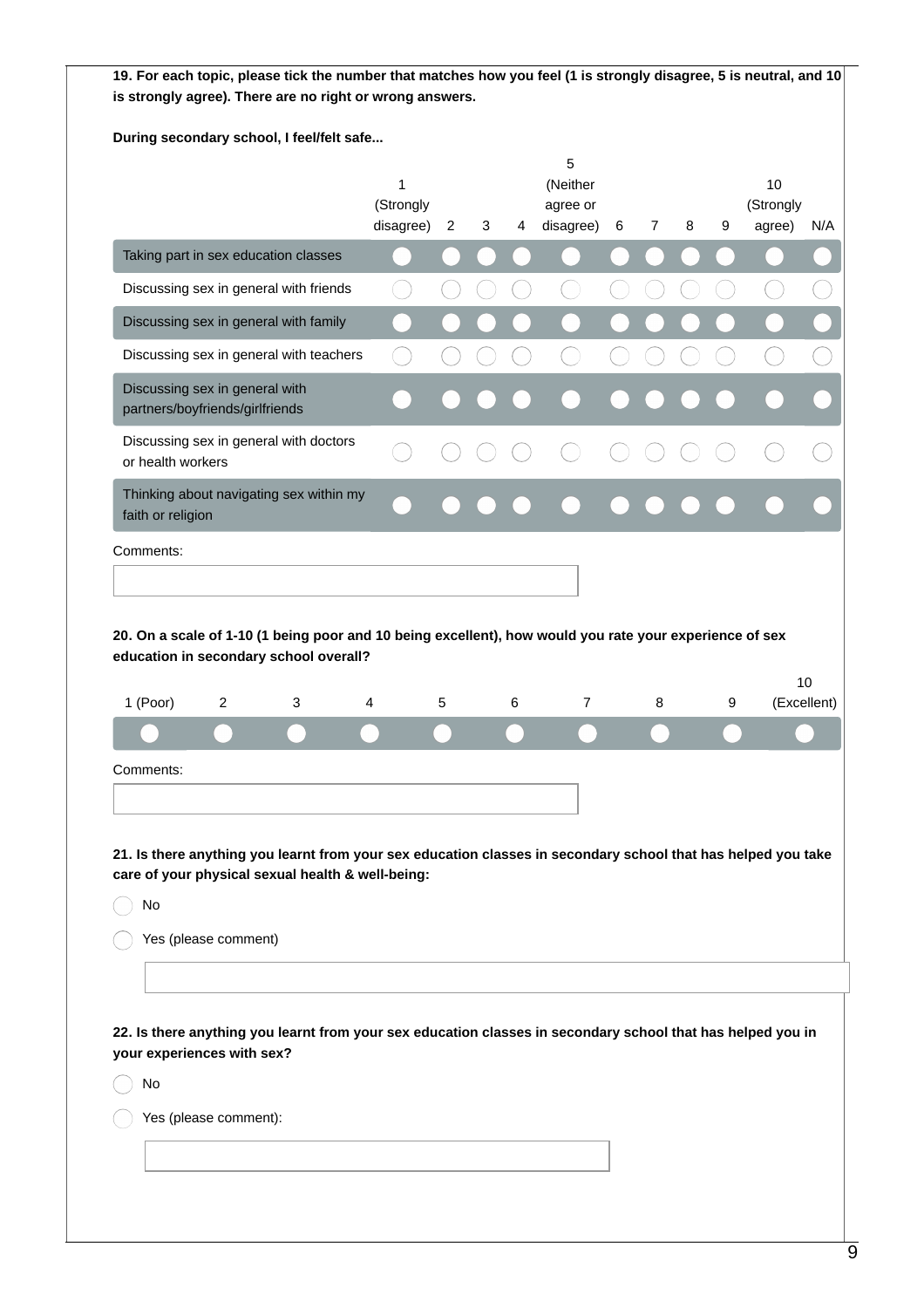23. Is there anything you learnt in your sex education classes in secondary school that has helped you in your **experiences of dating or relationships:**

No

Yes (please comment)

24. Is there anything that you would have liked to have been taught in your sex education in secondary school **that was not included?**

**25. What do you think needs to be improved about sex education in Australian schools?**

**26. Do you have any other comments?**

In this part of the survey, we would like to ask you about your experiences of nudes, nude selfies or sexy texts. By this we mean sexual photos, videos or messages that include or mention sexual activity, naked body parts, or that are arousing.

These might have been from many different apps, not just messenger or text.

IMPORTANT: Across all Australian states and territories, it's illegal to take or send nude or sexual images of a person under 18 under child pornography laws (even if it's yourself or if the person consents to have the images taken). For more information, see the Youth Law Australia website or copy and past this link: https://yla.org.au/act/topics/internetphones-and-technology/photos-and-videos-on-your-phone/

All of the answers you give here are anonymous and we don't collect any information that could identify you or your answers later, but it's important to know this before choosing how and whether to answer. Remember all of your answers are voluntary.

**27. Have you ever (***tick all that apply***)**

Sent a sexual written text Received a sexually explicit written text

Sent a sexual or nude photo/video of yourself

Received a sexual or nude photo/video

Sent a sexual or nude photo/video of another person

Received a sexual photo/video of person who is not the sender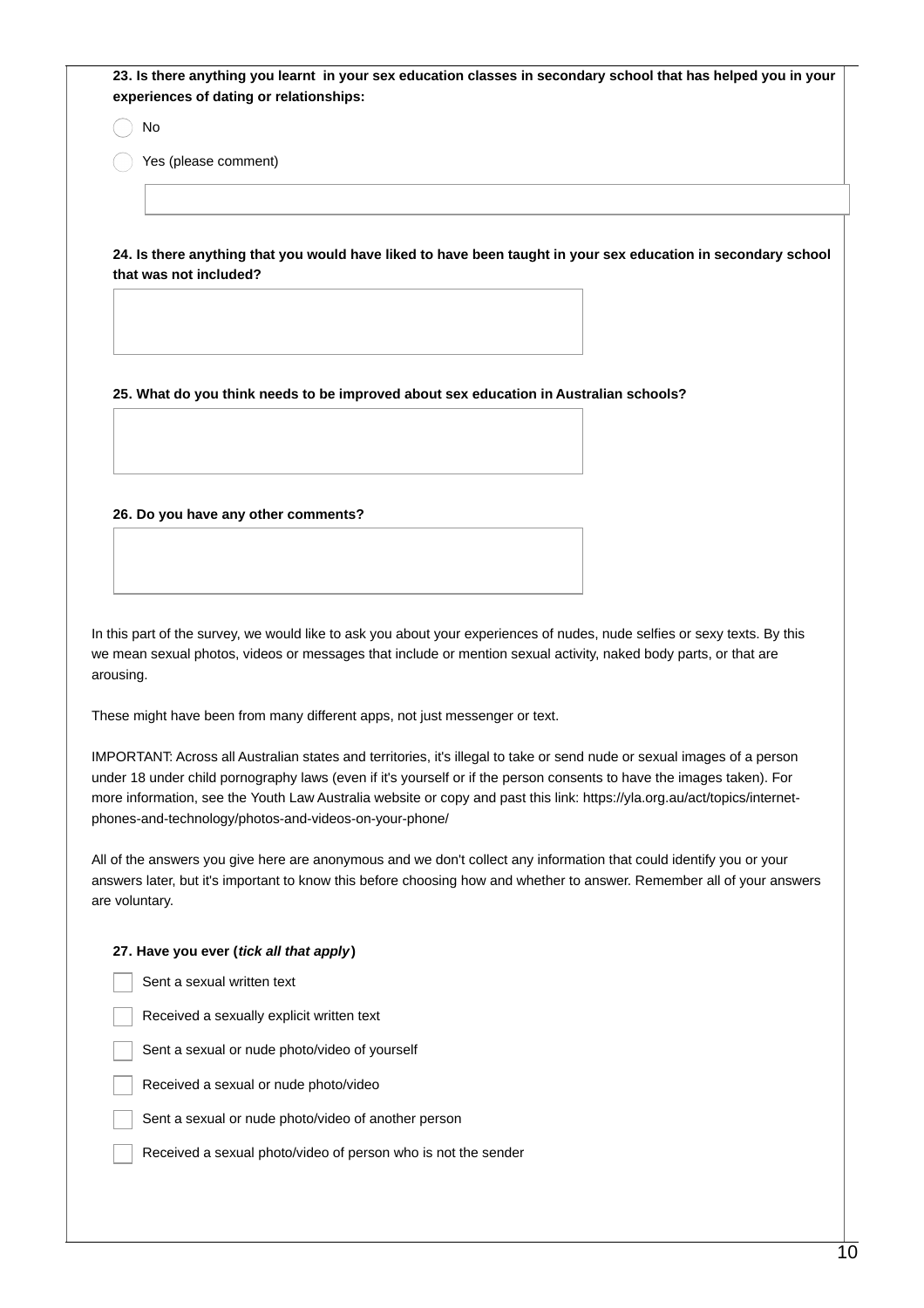| 28. If you have ever sent a sexual text or photo/video of yourself, was the recipient (tick all that apply): |
|--------------------------------------------------------------------------------------------------------------|
| A regular partner or in a relationship with you                                                              |
| A casual partner                                                                                             |
| A friend                                                                                                     |
| A stranger                                                                                                   |
| Other (please specify)                                                                                       |
|                                                                                                              |
| 29. If you have ever received a sexual text or photolvideo, was the sender (tick all that apply):            |
| A regular partner or in a relationship with you                                                              |
| A casual partner                                                                                             |
| A friend                                                                                                     |
|                                                                                                              |
| A stranger                                                                                                   |
| Other (please specify)                                                                                       |
|                                                                                                              |
| 30. How many times have you sent sexual texts, photos or videos?                                             |
| Only once                                                                                                    |
| A few times (less than 10)                                                                                   |
| More than 10 times                                                                                           |
| Other                                                                                                        |
|                                                                                                              |
| 31. If you have received sexual texts, photos or videos, did the sender ask for your permission first?       |
| No                                                                                                           |
| Yes (how?)                                                                                                   |
|                                                                                                              |
|                                                                                                              |
| 32. If you have sent sexual texts, photos or videos, have you gotten permission from the recipient? How?     |
| $\mathsf{No}$                                                                                                |
| Yes (how?)                                                                                                   |
|                                                                                                              |
|                                                                                                              |
| 33. What do you think about sending and receiving sexual or nude photos, videos or texts?                    |
|                                                                                                              |
|                                                                                                              |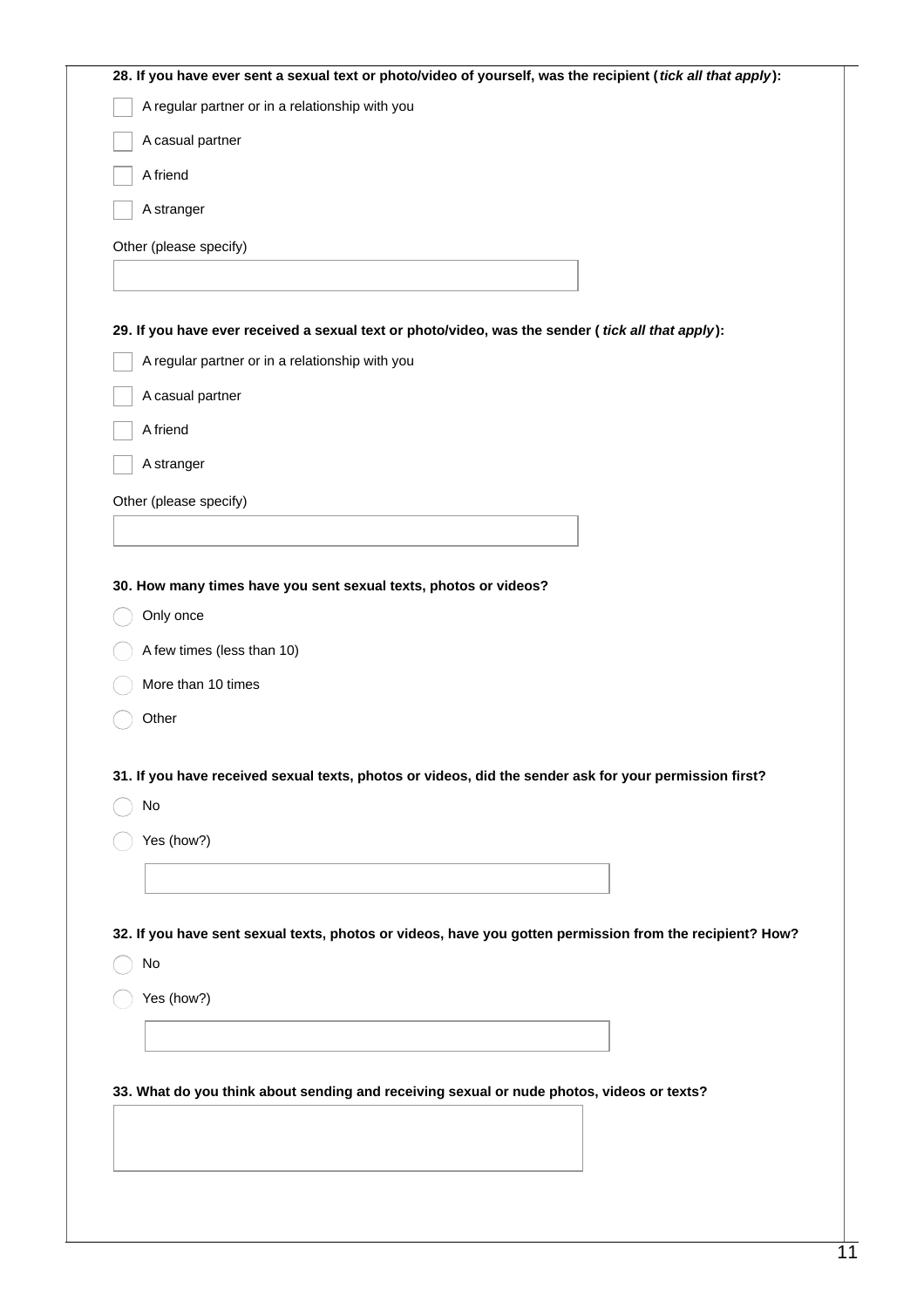| 34. Are there any strategies you use to protect yourself when sending or receiving sexual or nude photos, videos                                                                                                     |
|----------------------------------------------------------------------------------------------------------------------------------------------------------------------------------------------------------------------|
| or texts?                                                                                                                                                                                                            |
| Watermarks                                                                                                                                                                                                           |
| Avoiding faces or identifying features                                                                                                                                                                               |
| Only messaging trusted people                                                                                                                                                                                        |
| Others (please identify)                                                                                                                                                                                             |
|                                                                                                                                                                                                                      |
|                                                                                                                                                                                                                      |
| 35. Do you have any other comments? (This is the last question in the survey)                                                                                                                                        |
|                                                                                                                                                                                                                      |
|                                                                                                                                                                                                                      |
|                                                                                                                                                                                                                      |
| Thanks for completing the survey and having your say!                                                                                                                                                                |
| Please return your survey/s to:                                                                                                                                                                                      |
|                                                                                                                                                                                                                      |
| <b>Equality Rights Alliance Young Women's Advisory Group</b>                                                                                                                                                         |
| Email: era.projects@ywca.org.au                                                                                                                                                                                      |
| Post: GPO Box 2082 Canberra ACT 2601                                                                                                                                                                                 |
| If you'd like more information on Let's Talk 2019, you can contact us at era.projects@ywca.org.au                                                                                                                    |
| If you're feeling upset or distressed about anything in the survey, and if there is that you want to talk to someone about,<br>it's important that you access support. We suggest contacting:                        |
| Kids helpline: A free, private and confidential telephone and online counselling service specifically for young people<br>aged between 5 and 25.                                                                     |
| 1800 55 1800 or copy and paste https://kidshelpline.com.au/young-adults                                                                                                                                              |
| 1800RESPECT: A national counselling helpline, information and support 24/7 for people experiencing sexual assault or<br>domestic and family violence.                                                                |
| 1800 737 732 or copy and paste https://1800respect.org.au                                                                                                                                                            |
| eSafety Commission Image-Based Abuse Portal: A national portal to help with removing intimate or nude images from<br>online platforms, and for taking action against someone who shared your images without consent. |
| Copy and paste https://www.esafety.gov.au/image-based-abuse/action/remove-images-video/report-to-us                                                                                                                  |
| If you'd like some more information and sex and relationships, the organisations and webpages below might be of use:                                                                                                 |
| <b>Bits and bods:</b> General sex ed<br>https://www.bitsandbods.com                                                                                                                                                  |

**True [Contraceptive](https://truechoicecontraceptivechoice.com.au/) Choice**: Evidence-based information of different contraceptive choices